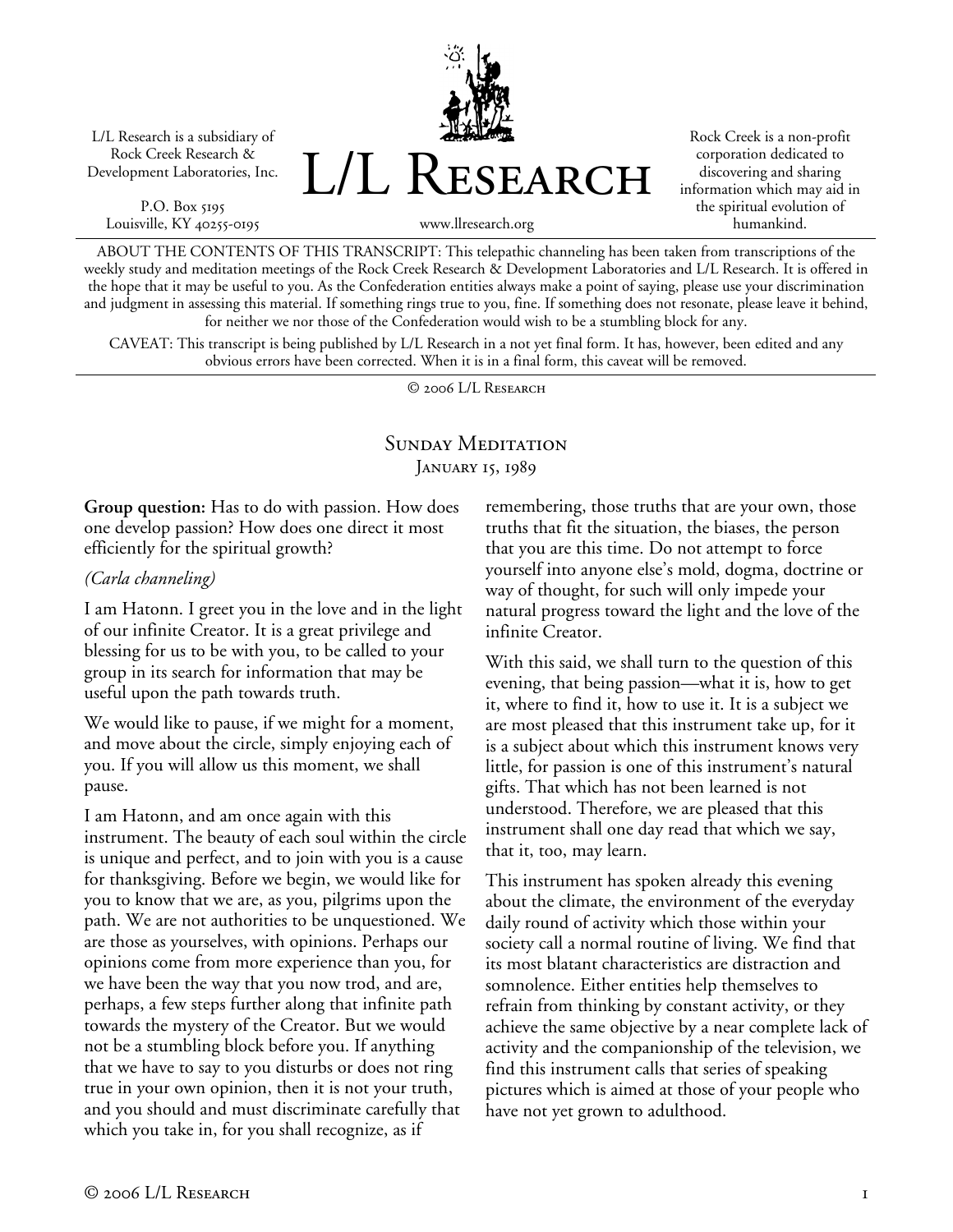In short, the density of technology within your society so far outstrips the density of concern for that which has no objective referent, that the mysterious ceases to raise the true imagination or engage the deep interest of most entities. Most entities are not aware that all of science and all of technology rest upon mysteries, mysteries that point towards a greater mystery: the Maker of those mysteries, the infinite Principle which created all that there is.

If you may go with me now into the mind, clearing it of those daily interests which so often clog the arteries of thought, you may begin to see another universe emerging. In this universe, all that is, is energy. Mass is an illusion created by gravity, which is also a mystery to your scientists. The electricity, the electronics, the electromagnetics, all work upon principles that are completely mysterious to scientists. Yet, they do work. They work according to natural law. And that these mysterious things work according to some natural law is interesting, is it not?

You each are consciousnesses, portions of the one infinite Creator, and about you is gathered the material which makes it possible to you to be incarnate at this time, this exciting time upon your planet. That is free will. Each of you is a mixture of the infinite Creator and free will. You begin the path of seeking with free will greatly to the fore, and the self, which is the Creator, almost entirely unknown, except for feelings that one thing is, perhaps, correct to do and another thing, perhaps, not. This is the beginning of the journey, and so the sensitive soul decides to seek a little harder than that for the truth of the mystery of the Creator, for in that mystery lies who each truly is, who each is in relationship to the Creator and what we may do in response to that Creator. And so we come to passion.

Let us make one thing very clear—as the characters in this instrument's head have been known to say many times (we refer to former presidents)—the first passion is not one for which you are responsible. The great and original passion is the passion of the Creator to know Itself. In that great passion, in that love, It created each of those portions of consciousness that sit as one being in this circle of seeking this evening. It created each of you before time and space began, for time and space are but a stage upon which consciousness may play out its many, many roles and learn those lessons which it

has chosen to study, that the Creator may know Itself in the windows of each entity's eyes, in the mirroring of each relationship, in the transactions of all people.

Thus, the first passion is that you are loved. You are loved enough to have been created. You are loved enough to have been given free will. And you are loved and trusted enough to be set completely and utterly free, your mind carefully shielded and veiled from the deeper portions of its archetypal self, so that you cannot remember who you are, what your make-up is, what your relationship is to the Creator, or how you wish to respond. The call to a life in faith is a call to remembrance of the passion that created you. Therefore, the first element of passion is remembrance that infinite passion is the basis for all that you see, for all that you see was created because it was loved—and loved because it was created.

We draw you a picture of a seemingly needy Creator, a Creator needy for you, for your love, for your reactions, for your information, and in a biased way, this is indeed so. There is that portion of the Creator that lies beyond desire. Most of the creation, indeed, rests in love unexpressed and uncreated. You are portions of the active principle of the Creator, the Logos, or for want of a better word, love itself.

Now, each activity within an entity's life may take upon itself the tone of ordinary dailyness or the tone of communion. We suggest to you that when one has contemplated long upon the love the Creator has for oneself, then, perhaps, the second step to finding passion is a slow, gentle allowing of the self to awaken to that love, to listen to the bird that sings for your ear, and, yes, my children, it does sing for your ear, if you can but listen, for the breeze that blows so beautifully, for pearl-gray days that soften and gentle the harsh edges of winter moods, for sunshine and joy. In all these experiences, you may remember that this has been a gift of love, and that you are completely satisfying your Creator, no matter how quickly or how slowly you advance, simply by being and reacting in a natural and spontaneous way, or in any way whatsoever, to those things which occur.

There are those things which block this simple process from gaining in momentum. When one is distracted from the natural creation of the Father and when one has great difficulty seeing the Creator in each pair of eyes upon which one looks, one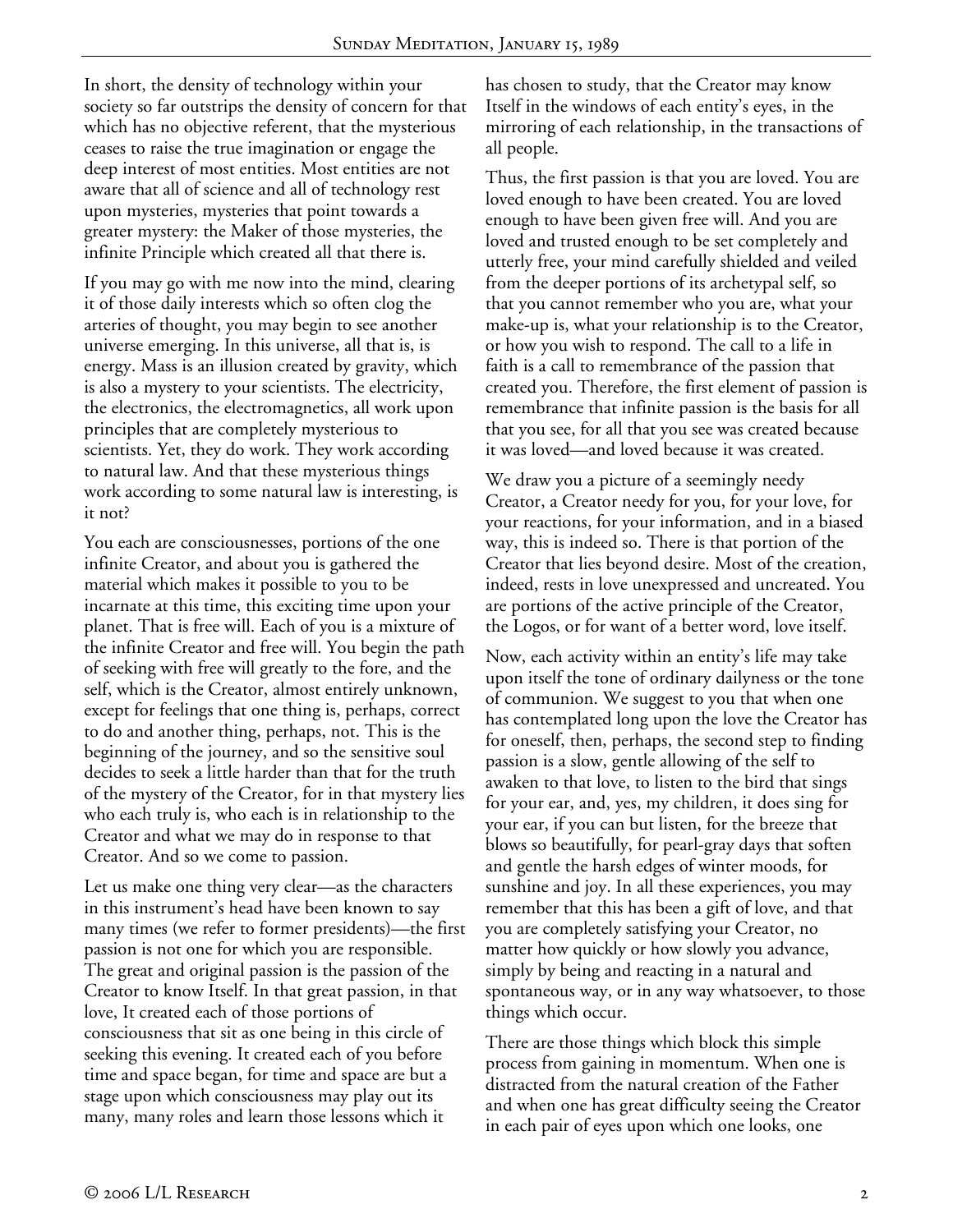begins to move off of one's center, away from one's remembrance of love, and passion dies and numbness sets in, or anger or another negative emotion, but, indeed, we find that among your people the quality of numbness is marked. We ask you by a slow process of daily meditation to allow these layers of protection from that against which you do not need to be protected, to drop, simply to be let go. Then, with that done, call to remembrance that natural reaction which one may have to being loved so deeply that one becomes absolutely necessary for another's existence.

This is your situation. You are absolutely necessary to the Creator. You are timeless metaphysical entities, and you are beloved, with a passion and a love so far beyond any of your words that we must humbly beg for forgiveness for the paucity of our language. But, ah, my children, when you can remember, then you may dance the joyful dance of the heart and laugh the merry laugh of the child, and in that childlike way know for the first time the love that is the answer to love, the passion that is the answer to passion, the life of the spirit that is the answer of a clouded consciousness, to a wonderful light-filled mystery that calls to remembrance. You are beings of love, created in love, and you dance through life your own dance. You are aware that many are the steps that are awkward, clumsy and hurtful. Your jail cells, your prisons, your orphanages, your madhouses, are all full of people whom your society could not find ways to love but by secluding them.

Thus, you cannot look toward your society, your culture, for anything familiar to find your own passion for existence, for joy, for vitality, for the Creator and for love itself, yet it is there within you, coiled like a tiger's spring. Your heart is the heart of the Creator. It simply needs uncovering, remembering, finding and experiencing. Now, one way to accomplish this in an accelerated fashion, other than daily meditation, is the pushing of oneself beyond the limits, moving by simple exhaustion into a state where the utter joy and passion of life may be felt in a steady state, much as one would feel the sensation of orgasm at the climax of a sexual experience. This is the steady state of the universe at rest. This is the passion which you have for yourself, for your neighbor and for the Creator. This is how strong and how powerful your feelings truly are, and the fact that they have been so greatly shut down in

your society is simply a matter of that which must be in order for you to have a free choice of whether to serve the Creator and others, and thus move towards growth of spirit, or serve the self, controlling others and bending them to your will, following the path of self-aggrandizement or service to self.

You have this choice to make. This is your basic choice in this density. Each time you choose to serve another instead of serving yourself, you become a more powerful being, a being more expressing of love. Yet, before you express love, let it be that you have first experienced the love of the infinite One. Let this experience be to you that subjective reality which does not have to be proven from the outside, which cannot lend itself to intellectual speculation, which is simply, utterly experiential. This is the basis of your own perception, of passion, of truth, of love.

What are those things that stop one most quickly from feeling? Primarily, my friends, it is fear that keeps one from feeling. There are many kinds of fear. There is fear connected with earning one's livelihood, fear connected with gain and loss in relationships, fear connected with learning more about a subject which one distrusts or suspects may be more of a subject than an entity wishes to take on. There are many, many fears, and it is well to identify them and allow them, once they are found, to fall away in a gradual way so that change is not too uncomfortable. For, my friends, when we ask you to experience the Creator, to tabernacle with the Father, we are asking you to change. In the process of meditating and focusing in inward silence upon what the Creator may have to offer to you this day, one learns may things. One becomes aware of a grasp of knowledge or a point of view that is broader and different than before, and you have begun to change.

Thus, the way to passion, the way to love, is not easy, for you must along the way empty out of yourself many armorings and defenses against those things which you fear which you do not have to fear, thus freeing the attention so that it may rest upon the fundamental mystery of consciousness. Focus upon that fundamental mystery until you begin to feel the desire to experience, to know more. Let that desire build ever more. If you are not satisfied with the level of your desire to seek as we said, you may simply dance or sing or move or run or swim or do anything which moves one past one's limits. Then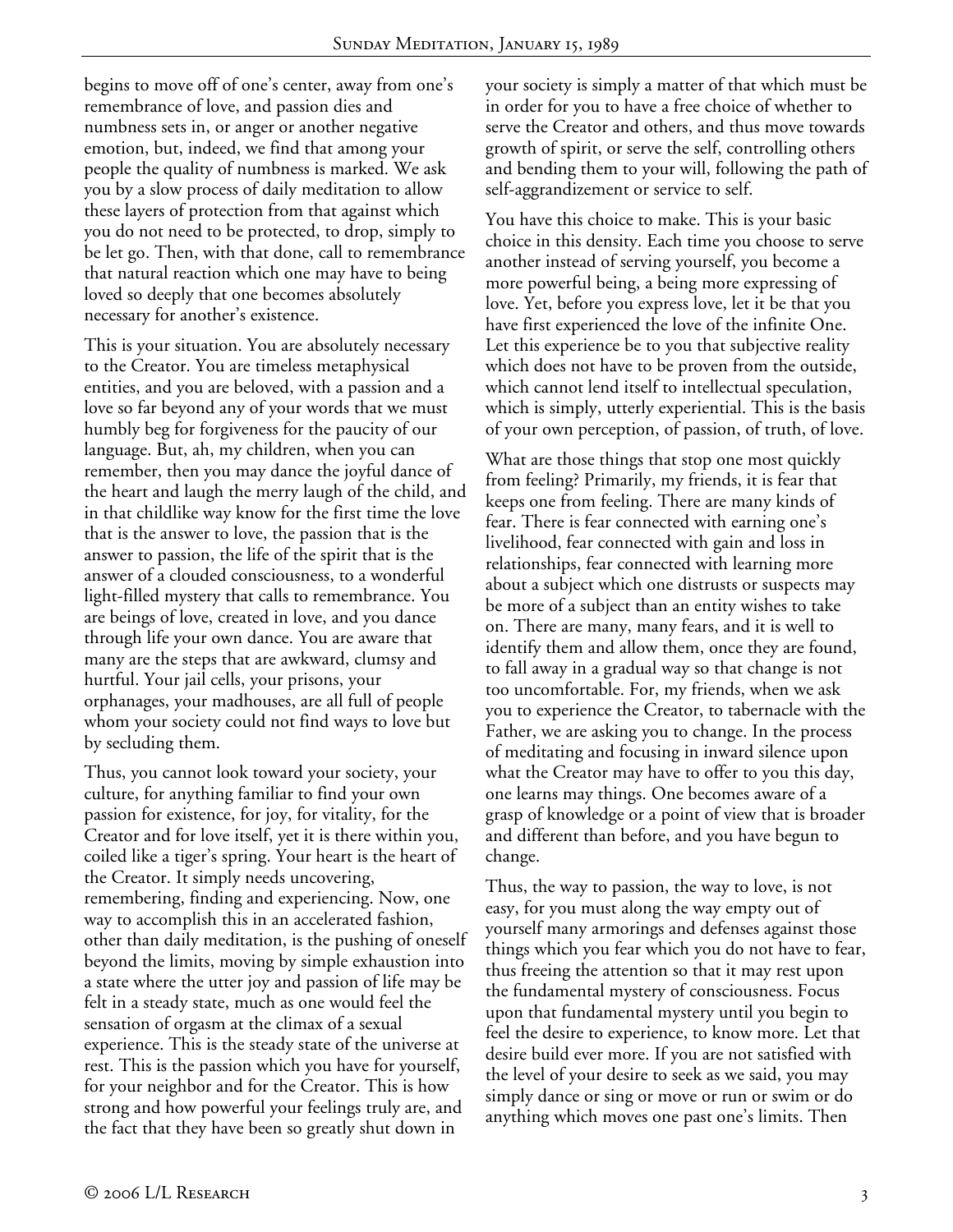sit and meditate again. Some of the veil will have been lifted because when one is quite exhausted the seat of consciousness rests far more in the subconscious portion of the mind. There it is that feelings are stored. There it is that passion lies waiting for its remembrance. The key is remembrance.

There is much more which we could say about this most fundamental topic, yet we sense that there are many questions in this group, and, thus, we would somewhat shorten this particular answer, that we may make room for other concerns and other questions. When you first feel the love of someone who loves you, the natural response is fondness in return, if one does not have fear. Your relationship with the Creator is self to self, but, my friends, you are very, very young creators, and your free will has remained willful. We urge you, through the process of daily meditation, to lay that will before the mystery, and ask, and simply wait. For that which you are to do shall come to you, early or late, and if you yearn for it more and more, it shall come to you more and more. As you desire, so shall you find. May you desire to experience the love of the infinite One. May you glory in the remembrance of that love. May you respond with equal passion to the Creator which wishes you in turn to create for others the manifestation of that love, not through your own limited resources, for you cannot love, even a day; the illusion is very heavy about you, and there is not the energy within you for such. By yourself you have enormous difficulties.

However, you are not alone. You are one with an infinite Source, an infinite Creator, which is at the same time intensely personal, intensely in love with you and waiting for your response. In your holy work, the relationship of the one known as Jesus the Christ to the people of Jesus which was, perhaps unfortunately, called the Church, was the relationship of bridegroom and bride. There is no more intense passion upon the physical level than that which draws a mated couple together. This same level of passion is felt for you by the infinite Creator. It is a matter of removing from yourself the armorings, those things which fill up the mind with triviality, and turn the attention within to the light within, and without to the beauty that speaks in the creation. May you feel the stars laugh. May you feel the joy of the seeds beneath the ground, resting, hoping, seeking that first warmth. May your hearts

lie as fallow and your souls seek the light as the seed beneath the ground. You are beings of great passion, power, strength and majesty, yet also you are entities completely free to express in whatever manner you wish. It is a subject for thought, is it not?

We hope you will choose always to gaze at the light, to see the creation of love in the eyes of each whom you meet, to seek the love within and to remember how loved you are. We thank this instrument, and would leave this company at this time, that another entity, perhaps better suited to the questions and answers, might speak through the one known as Jim. We thank you once again for your seeking and the beauty that we perceive in each of you. We are known to you as those of Hatonn, of the Confederation of Planets in the Service of the Infinite Creator. We leave you in the love and the light of the infinite One. Adonai.

### *(Jim channeling)*

I am Latwii, and greet each of you in the love and the light of the one infinite Creator. We are most happy to be able to join this group this evening. We thank each one of you for extending the invitation for us to do so. It is our honor to offer ourselves in the attempt to speak to those queries which may yet rest upon the minds of those gathered this evening. As did our brothers and sisters of Hatonn, would we also remind each of you that we are your brothers and sisters who have moved perhaps a few steps further upon the same path of seeking, and we do not wish any word that we speak to provide a stumbling block to you. Therefore, forget any which do not ring of truth and use those which do ring of your truth as you will. Is there a query with which we may begin?

**Carla:** Well, since B may be shy, she would like to know about the death process, what happens, where they go and all that.

I am Latwii, and am aware of the query, my sister. You may look upon the life which you experience much as the laboratory experiment, and the time in between the lives that you experience beyond the door which you call death as similar to the lecture which you would receive in one of your schools or colleges. When death's door has been passed through from your life into that which waits …

*(Side one of tape ends.)*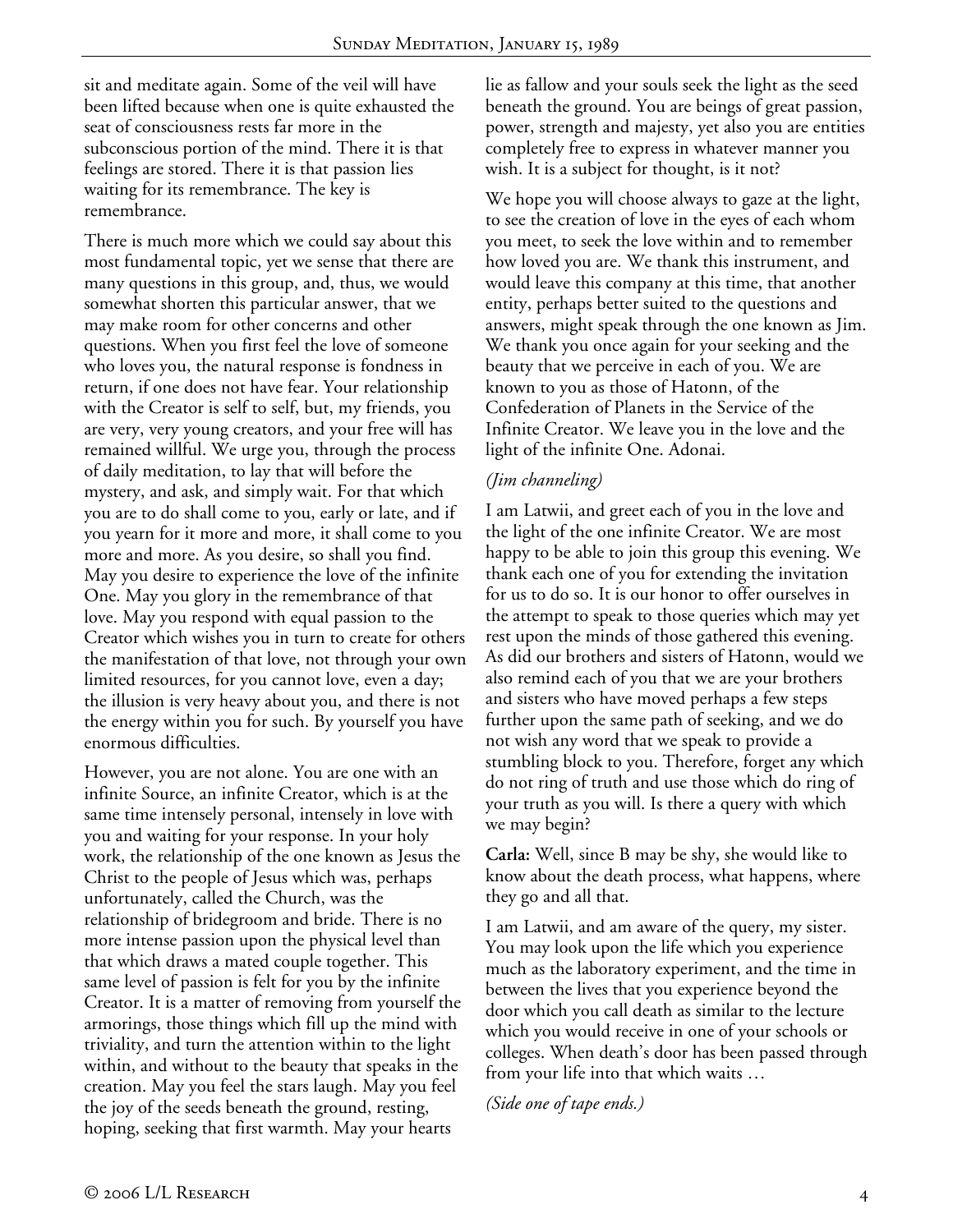# *(Jim channeling)*

I am Latwii, and am again with this instrument. We shall continue.

As the entity is joined by those which have served as its teachers, its friends and its guides, it is at this time, as you would call it, that the entity reviews the life experience which has just been completed, in order that the essence of the experience might be assessed and it might be determined those lessons which have been well learned and those which yet remain to be learned. For each entity, before entering the incarnation, sets before itself those programs of study which will allow it to know the Creator more fully and will allow the Creator to know Itself through the entity's experience. Each entity has a great variety of choice as to those lessons which it wishes to pursue. Within your particular illusion, each lesson revolves about the concept that you would call love or compassion, the unconditional acceptance of all that is as the Creator. As the life experience is reviewed, there are those portions of the experience that point toward new lessons that are called by the experience which has been completed. For as any course of study within your system of schooling, the life experience is that which may be enhanced and refined and utilized in ever more broadening, deepening and intensifying means.

As the review of the life experience is completed, the entity then is able to choose those areas of study, shall we say, that it shall pursue between the periods that you would call the life experience of the incarnation, in order that it might gain what you might call the theoretical basis of the next incarnation. This course of study has no limit of time, but is completed in the unique rhythmic manner which is the property or nature of each entity as it develops its own character structure, shall we say. This is a general type of experience which may be had between the incarnative experiences within your illusion.

At some point within the progression of incarnation, there comes the time that one may call the harvest or the graduation, for as all courses of study, there is a point at which the entity shall have learned those lessons of love which it has set about to learn, and shall then progress in the evolution of mind, body and spirit to those lessons which await beyond the beginning of the learning of the lessons of love. This

harvest or graduation concerns itself with the entity's ability to welcome the love and light of the Creator within the entity's being in a manner which allows the entity to utilize this love and light in a dynamic fashion to further expand its understanding of that great mystery towards which it moves, the nature of the creation, and the nature of the Creator, and the nature of the self.

Thus, at the time of graduation, the entity moves toward the great light and welcomes the light unto the being, until the light grows too glaring. At this point the entity moves from the light and finds itself within what you might call a new vibration of frequency that shall be the area or density of light location which shall provide it with its succeeding lessons. Thus, the process of evolution is a progression by which the entity demonstrates its ability to extend or expand its point of view so that it is able to take in more of the creation, more of the light and more of the Creator, and is able to utilize this expanded understanding either in the positive manner of radiance or the service-to-others path, or is able to absorb the light in the negative or magnetic fashion which may be called the service-to-self path.

At this point, we feel that we have spoken, perhaps, enough without giving too much information that would tend to overload the understanding.

May we speak in any further way or to any further query?

**Carla:** Well, just, I think that she also wanted to know where this takes place. Does it take place within the time/space portion of our planet, our planet's atmosphere vibration?

I am Latwii, and am aware of your query, my sister. The location of this experience is a concept which is somewhat difficult to describe. It may be said in one sense that the location is the same as that which you now experience, but upon what you might call inner planes or levels of experience of this planetary sphere *(inaudible)*. The exception would be the time of the harvest or the graduation, when the entity would, perhaps, upon the graduation find that a different location would better suit the need that the entity has discovered within the self. At that point, the entity would then move in what you would call the etheric or form-maker body to that location that it deemed appropriate for further study.

Is there another query, my sister?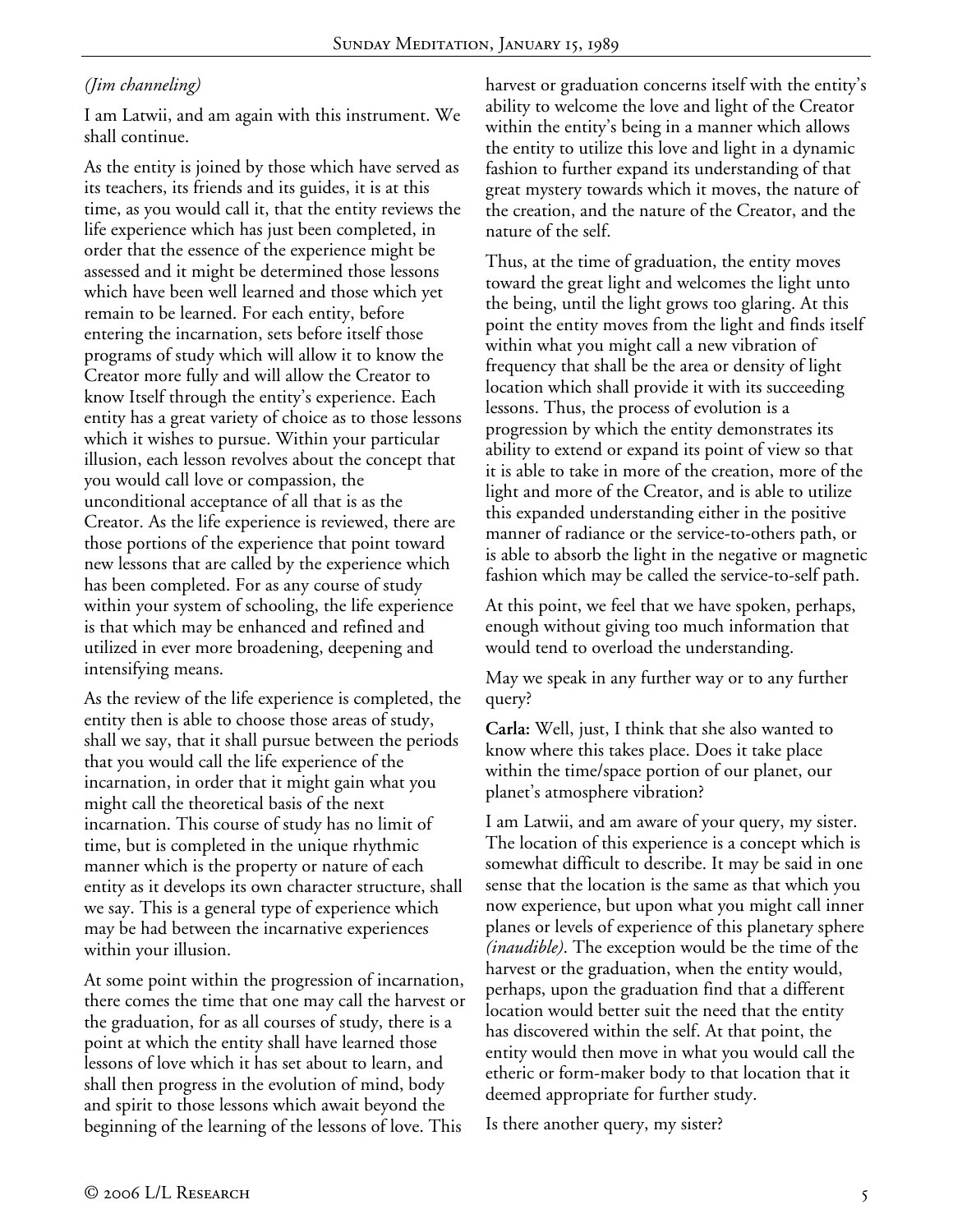**Carla:** Only a very selfish one. Are you still studying our planet's color spectrum, and if so, what color are you?

I am Latwii, and we are, as always, most interested in the emanations of light from your planetary sphere and the populations upon it. At this particular time, we study almost exclusively within the area that you would connect with the heart chakra or energy center, that being the green-ray energy center.

Is there another query at this time?

**Questioner:** Yes. There are some religions on Earth that believe that this life, this reincarnation cycle that you're speaking of, is a struggle that you break free of itself, to break free of the constant reincarnations, in other words, that the life that you call our illusion is a negative thing, or at least something that's very difficult for a person to bear. Does this conform to the way that you understand it happening? Are we somehow breaking free, or are we simply, as you're saying, we're on a learning path?

I am Latwii, and am aware of your query, my brother. The process of learning which is accomplished by the utilization of lifetime after lifetime within this illusion of forgetting is one which, for many, is quite difficult, for as one enters into this illusion, one must forget that the unity of all creation exists for each entity, and, indeed, for the self. One must forget the exact programming of lessons that one has set for the self and operate within the illusion only by the smallest and simplest of impulses, that which has been called by many of your peoples, "the still small voice within." One must forget that there is, in truth, no danger or difficulty so great that one cannot find the necessary love to overcome all.

The forgetting is necessary in order that those lessons which are set for the self might be chosen out of free will within the incarnation, and by this choosing, become imbedded far more deeply within the mind/body/spirit complex that is the entity, be imbedded in such a fashion that the learning and expression of the lesson becomes a portion of the self far more efficiently than if the forgetting did not occur. It is as though the game, shall we say, needed to be relearned completely within the incarnative experience, and when this relearning has occurred, then the lessons have been learned, and there is no need to break free of anything, for the entity has freed itself as a part of a natural progression of

incarnative experience, each building upon the previous learning from that which was not well learned, building as one does a structure, firmly upon the stone, and carefully placing each portion of the structure.

The difficulty that many feel within the incarnative experience that leads many to feel that there is the need to break free from this cycle of birth, death and rebirth is just that quality which allows the lessons to become more vividly experienced, more intensely expressed and more purely a part of the entity in order that it, through each lesson, might know itself and the Creator more fully.

May we speak in any further fashion, my brother?

**Questioner:** Yes. You speak of lessons, of learning, sort of reviewing this lesson and programming ourselves for this lesson in between lifetimes. Actually, I have a double question. Are we being guided by other entities from other densities? For example, we think during this period between lifetimes, through mentors from other dimensions? And if so, are we, during our incarnate lives, are we also being guided directly, in other words, do we have some form of guardian angel, as we would say here?

I am Latwii, and am aware of your query, my brother. Each portion of what you have spoken is in some degree correct. It is true for each within your illusion that the first guide or guardian is a portion of the self which has been called by many names, some of which are the "higher self," the "oversoul," or "that which overshadows the small self" within the incarnation. This is a portion of the self that is far more clearly a part of the creation and the Creator and which exists at [what] you would call a higher level of vibration, having, shall we say, the overview or the road map which describes the territory which shall be covered, but which does not guide to the point of overriding the free will of the entity, but with the cooperation of the entity within the incarnation plans before the incarnation the general nature of the journey which shall be experienced, and during the incarnation may, with the assistance of others, provide the entity within the incarnation the opportunities, the stimuli, shall we say, that will remind it of that which it has come to accomplish. Many times there is the meeting with just the right person at just the right time or the presentation of the appropriate book or program on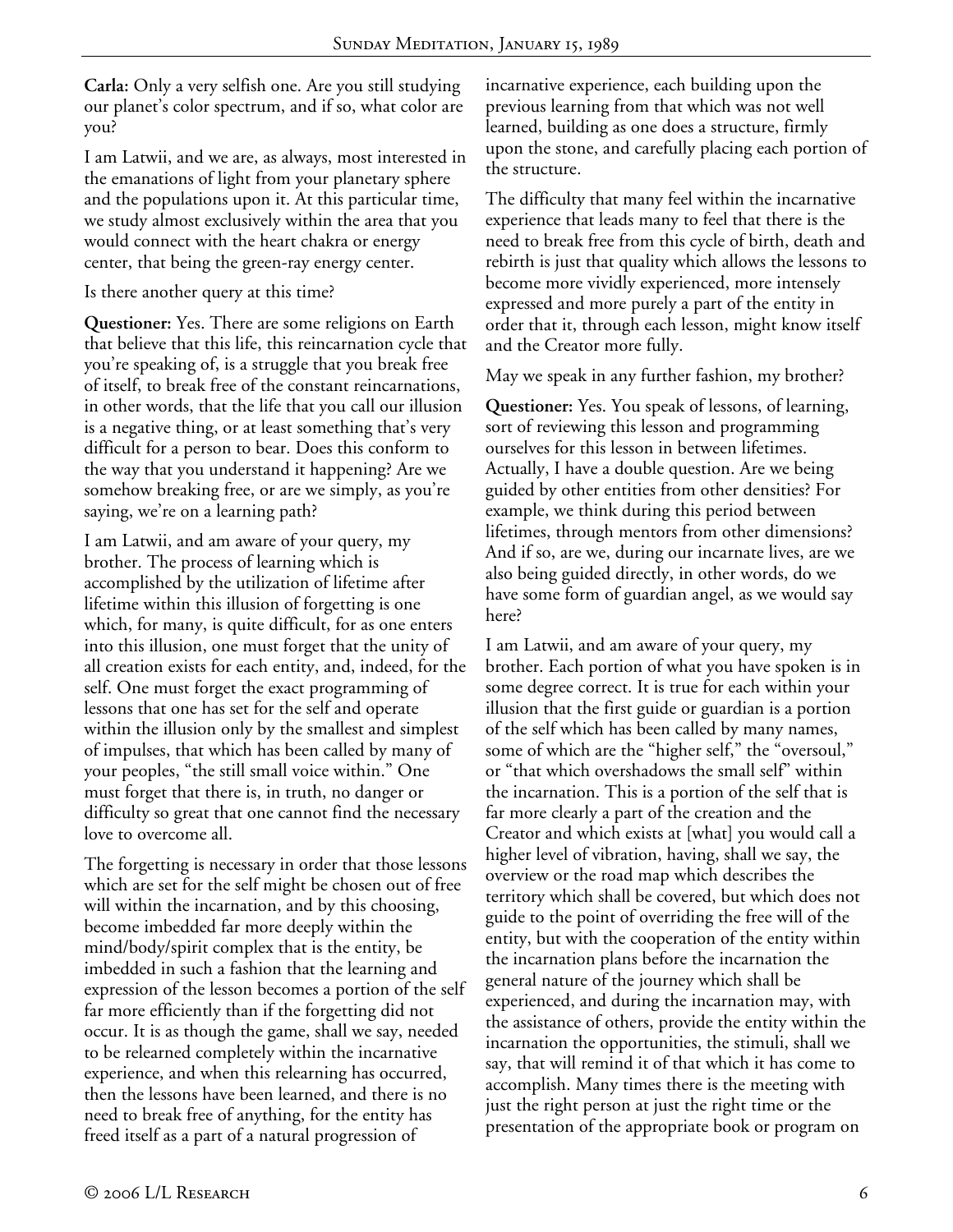your television or on any system of instruction which leads the entity in a manner which will allow it to travel as it has wished to travel and to learn that which it has wished to learn.

Each entity has, besides the higher self, a male guide, a female-oriented guide and that which may be called somewhat of an androgynous guide, that is, that which has blended the polarities and has found balance in the blend. There are, as well, various friends which have been drawn to the entity according to the nature of the seeking which the entity has expressed and experienced in incarnation after incarnation. Some of these friends are as the entity, however, they are at the time of the incarnation discarnate themselves, and serve as guides, shall we say, that may speak in concept, image and symbol within the sleep and dreaming state, or within the meditative state.

There are many entities which are drawn to assist each entity within the incarnation, so that all possible opportunities for learning may be taken advantage of without the imposing of any choice that would override the free will of the entity during the incarnation, for it is the exercise of this free will that is of paramount importance, as the entity chooses its steps within the incarnation.

May we speak in any further fashion, my brother?

**Questioner:** Just a little clarification. In the disincarnate state between lifetimes, between our lifetimes here, are we more aware of this whole experience you're talking about? For example, would I be able to communicate more directly with you, or would that even mean anything, in between lifetimes, without the problems of our physical presence?

I am Latwii, and am aware of your query, my brother. It is true that each entity between the incarnations sees far more clearly the nature of the self, the nature of the creation and the journey that the self makes through the creation. The entity between incarnations is able to see and assess all previous incarnational experiences, as one of your entities would look upon the courses of study within the school system that has been completed for the entity. The entity between incarnations is far more aware of the unity of all creation and the binding quality of love which holds the creation together. The entity between the incarnations is able to see the purpose of its existence, and is able to see the efficacy of the incarnational experience in that it offers the entity a far more accelerated means of evolution than should be offered the entity if it were not to enter into the incarnational experience, for as we mentioned previously, the lessons which are learned beyond the veil of forgetting, within your illusion, carry far more weight within the total beingness of the entity than the simple recognition of these basic truths outside of the veil of forgetting.

Is there a further query, my brother?

**Questioner:** Are you in between incarnations yourself?

I am Latwii, and we, at this time, are within the incarnational experience of that vibratory frequency which you would liken unto the wisdom or lightoriented density, that which follows the learning of the lessons of compassion and love. Thus, we move as you, within incarnated bodies, however these are somewhat more filled with light and somewhat less easy for you to detect than are your own.

May we speak in any further fashion, my brother?

**Questioner:** No, thank you very much.

I am Latwii, and we thank you, my brother. Is there another query at this time?

**Questioner:** I'd like to know *(inaudible)* to explore past lives *(inaudible)*.

I am Latwii. We find that there is little of the physical danger for most of your entities that would seek to explore previous incarnational experiences using the tool of hypnotic regression. The greatest danger, or, should we call it, difficulty, that we have noticed experienced by most entities is what we might call an over-interest or preoccupation with the concept of previous incarnational experiences and the attempt to discover what these experiences were and what exactly transpired in these experiences.

If the entity desiring such information has as its motivation for such exploration the desire to explore a thread or line of learning, a quality or concept which it is currently working with, and feels that there might be information helpful to this program of learning that is buried within previous incarnational experiences, then it is a deed well accomplished to explore in any direction possible for the entity. The simple curiosity that develops into a preoccupation with who one was of this or that nature in previous incarnations oftentimes distracts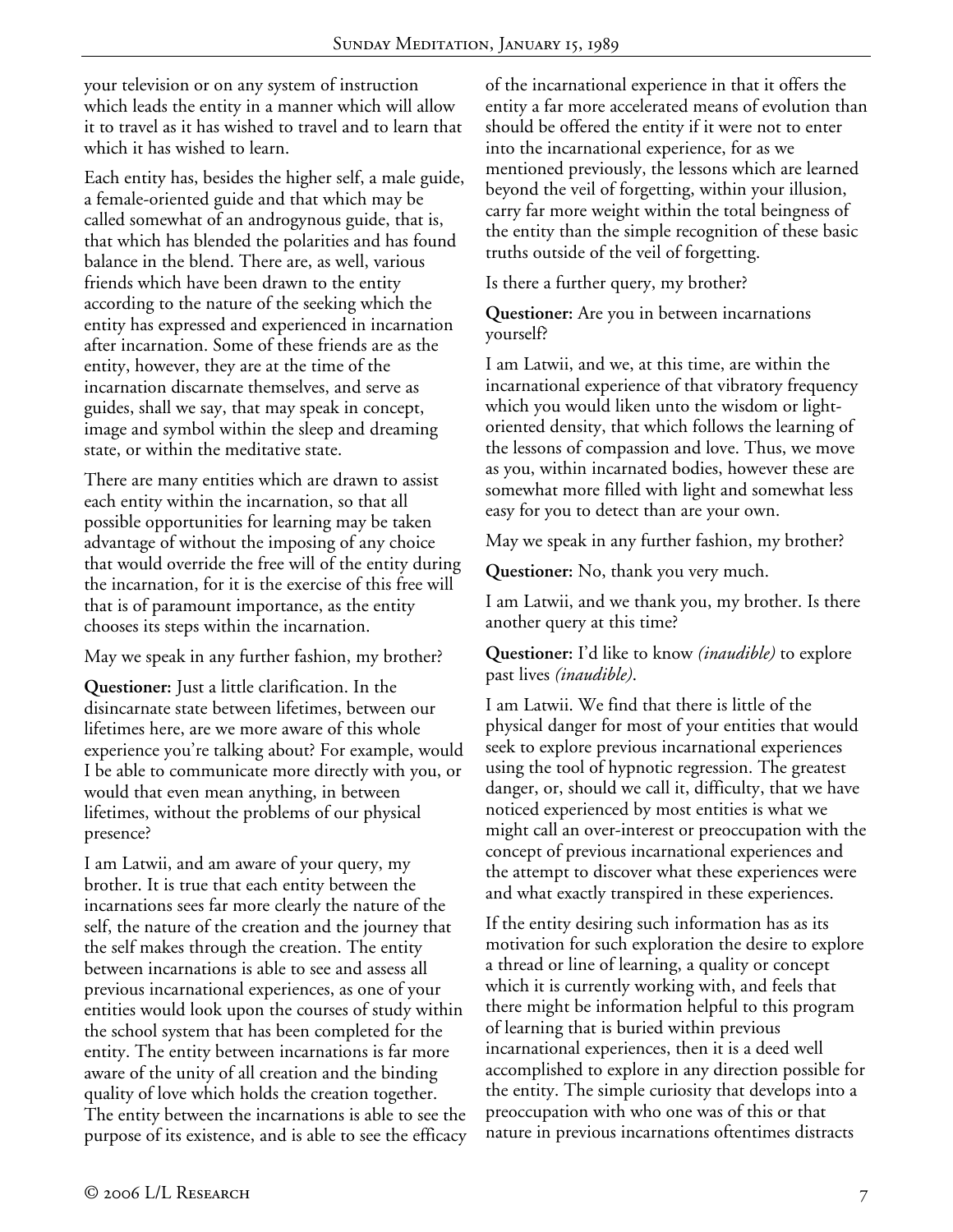the seeker of truth from further seeking, so that there is what one might call the side road or the detour that must be experienced in order that this preoccupation be satisfied and the entity then take up again the great seeking of the central purpose of the incarnational experience.

Is there another query, my sister?

**Questioner:** I thank you very much. What I would like to know is, this life, we have obsessions about things *(inaudible)* interesting to find what these lives *(inaudible)* maybe to smooth these obsessions *(inaudible)*.

I am Latwii, and we believe that we grasp the thrust of your comment, and would agree that the desire to understand a current obsession, as you would call it, by exploring previous incarnations is a use of this tool called the regressive hypnosis that may, indeed, prove helpful to such an entity with such a desire.

Is there another query, my sister?

# **Questioner:** *(Inaudible).*

I am Latwii, and am aware of your query, my sister. The process by which one accomplishes that which you have called the astral travel is a process which requires the body that is associated with the heartray energy center to leave or exit the physical vehicle of your third-density illusion, and to move from that vehicle, connected only by what we find your philosophers have called the silver cord, and travel in a manner which may be likened unto the projection of thought, and find as the destination that location or quality which is likened unto the answer to a query, for the process of astral traveling which is well used by the seeker of truth is contained within the asking of the query and the seeking of the answer.

There is amongst your peoples a significant amount of this type of experience that is to be had within the sleep and dreaming state, and for some within the meditative state in a more conscious fashion as well. That the traveling in this fashion is to be found mostly within the unconscious realm is due to the need, shall we say, within your illusion to maintain the free will of each entity in order that those lessons learned might be the product of the exercise of free will choice. Were the ability to leave the physical vehicle more of a conscious process, the seeming barriers which limit the movement, not only of the astral body, but of thought and of the mental process of thinking and imagining, in order that this

thinking be focused, the process of such thinking and imagining then would be seen to have far less of a barrier and the ability to focus upon the lessons at hand within the incarnation would be somewhat reduced.

Thus, for most entities, the ability to exit the physical vehicle and partake of the experiences that are provided elsewhere is a subconscious or unconscious process. It is a process which is utilized far more often and far more consciously between your incarnational periods.

May we speak in any further fashion, my sister?

### **Questioner:** *(Inaudible).*

**Questioner:** I'm interested in knowing a little bit more about [what] you're saying of vibratory planes, as you say, of existence. I've read in different materials that we have available—that fourth density is somewhat comparable to what we've seen in movies like Star Wars, and I hope you understand what I mean. And I don't know too much about the fifth vibratory plane, but what I am interested in knowing is, do you have what are similar to what we call emotions? Do you get angry? Do you have individual emotions, or are they collective emotions? Could you speak a little bit about that please?

I am Latwii, and I am aware of your query, my brother. We have one central emotion, as you would call it, or as close as we can come to approximating that which you call the emotion, for emotions are those mental qualities which carry a certain weight or charge for entities within your illusion, and it is these charges set upon the mental qualities that allow the learning of certain lessons, all of which evolve about the concept of compassion or love. That we also experience this emotion of love is the central quality of our being, for it is the lesson of the fourthdensity entity to find within its being this quality of compassion for all experiences and entities that should come before its notice. When it is noticed that there is any other response to an entity or an experience other than that of love or compassion, then it is that the entity so experiencing that deviation shall learn from that deviation in a manner which will eventually bring it full circle in order that it shall then experience only love and compassion.

We have within our experience as a group, or as what we find some within this group would call a social memory complex, been fortunate in our own